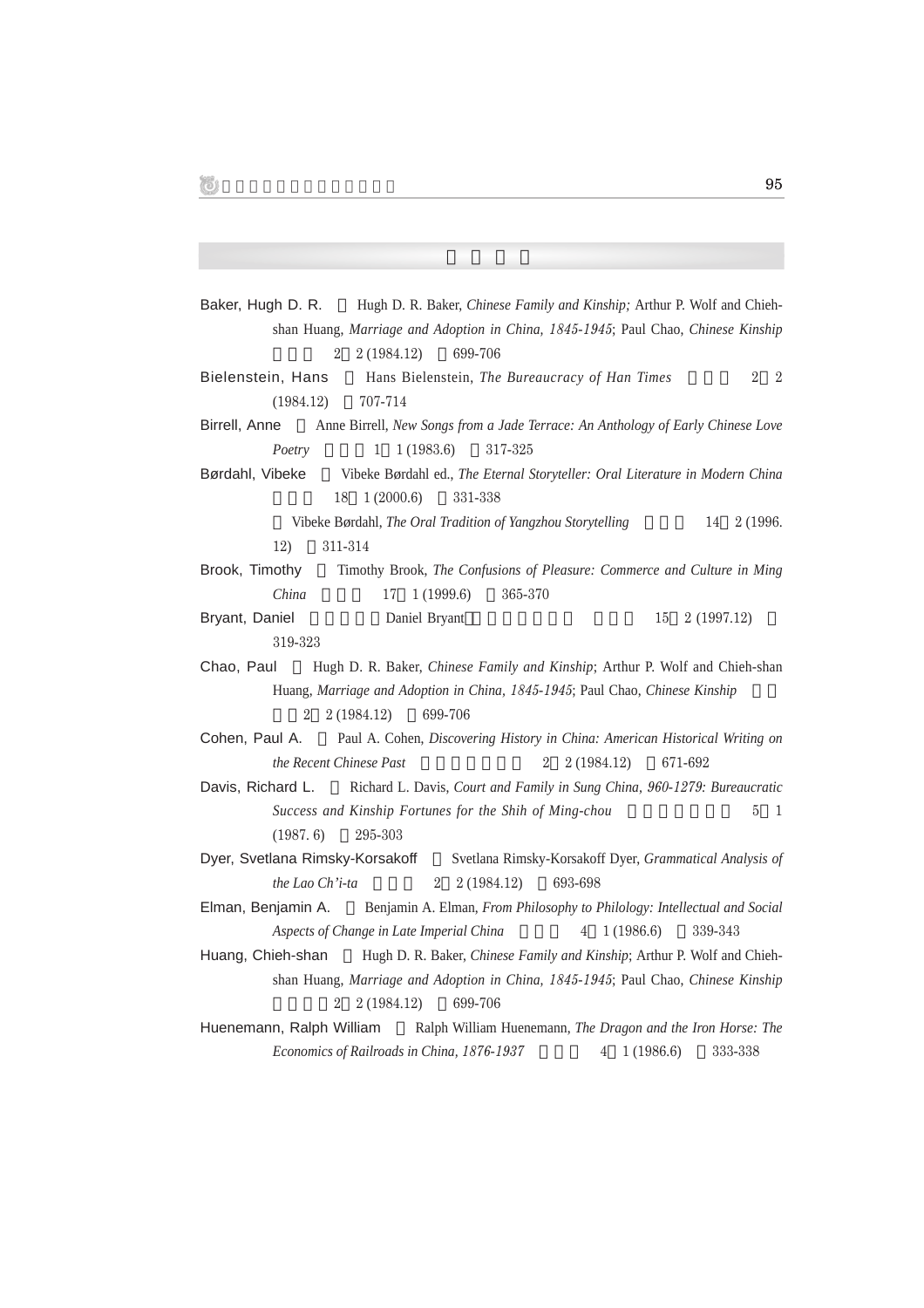| Kieschnick, John John Kieschnick, The Eminent Monk: Buddhist Ideals in Medieval Chinese<br><i>Hagiography</i> Julian F. Pas 16 2 (1998.12) pp. 417-420 |
|--------------------------------------------------------------------------------------------------------------------------------------------------------|
| Him Mark Lai, A History Reclaimed: An Annotated Bibliography of Chinese<br>Lai, Him Mark                                                               |
| 1(1989.6)<br>Language Materials on the Chinese of America<br>381-383                                                                                   |
| George A. Lensen, Balance of Intrigue: International Rivalry in Korea and<br>Lensen, George A.                                                         |
| 326-328<br>Manchuria, 1884-1899<br>1<br>1(1983.6)                                                                                                      |
| Jane K. Leonard, Wei Yuan and China's Rediscovery of the Maritime World<br>Leonard, Jane K.                                                            |
| $3 \quad 1(1985.6)$<br>375-379                                                                                                                         |
| Tiziana Lippiello and Roman Malek eds., "Scholar from the West": Giulio<br>Lippiello, Tiziana                                                          |
| Aleni S. J. (1582-1649) and the Dialogue between Christianity and China<br>17<br>$\mathbf{2}$                                                          |
| 401-404<br>(1999.12)                                                                                                                                   |
| 3<br>Loewe, M. M. Loewe, Ways to Paradise: The Chinese Quest for Immortality<br><sup>1</sup>                                                           |
| (1985.6)<br>343-347                                                                                                                                    |
| Loon, Piet van der Piet van der Loon, Taoist Books in the Libraries of the Sung Period, A                                                              |
| Critical Study and Index<br>$2\quad 2(1984.12)$<br>715-721                                                                                             |
| Lufrano, Richard John Richard John Lufrano, Honorable Merchants: Commerce and Self-                                                                    |
| Cultivation in Late Imperial China<br>15<br>2 (1997.12)<br>301-309                                                                                     |
|                                                                                                                                                        |
| Tiziana Lippiello and Roman Malek eds., "Scholar from the West": Giulio Aleni<br>Malek, Roman                                                          |
| S. J. (1582-1649) and the Dialogue between Christianity and China<br>17 2                                                                              |
| (1999.12)<br>401-404                                                                                                                                   |
| McClure, Floyd A.<br>Floyd A. McClure, Chinese Handmade Paper                                                                                          |
| 2 (1989.12) 423-426<br>7                                                                                                                               |
| Raschke, Manfred G.                                                                                                                                    |
| 3<br>1(1985.6)<br>331-341                                                                                                                              |
| Riftin, Boris<br><b>Boris Riftin</b><br>15<br>- 2                                                                                                      |
| (1997.12)<br>311-317                                                                                                                                   |
| Boris Riftin                                                                                                                                           |
| 2 (1999.12)<br>393-399<br>17                                                                                                                           |
| Meir Shahar, Crazy Ji: Chinese Religion and Popular Literature Paul Katz<br>Shahar, Meir                                                               |
| 2 (2000.12) pp. 441-447<br>18                                                                                                                          |
| Shaughnessy, Edward. L.<br>Edward. L. Shaughnessy                                                                                                      |
| 2 (1997.12)<br>293-299<br>15                                                                                                                           |
| Tillman, Hoyt Cleveland<br>Hoyt Cleveland Tillman, Utilitarian Confucianism: Ch'en Liang's                                                             |